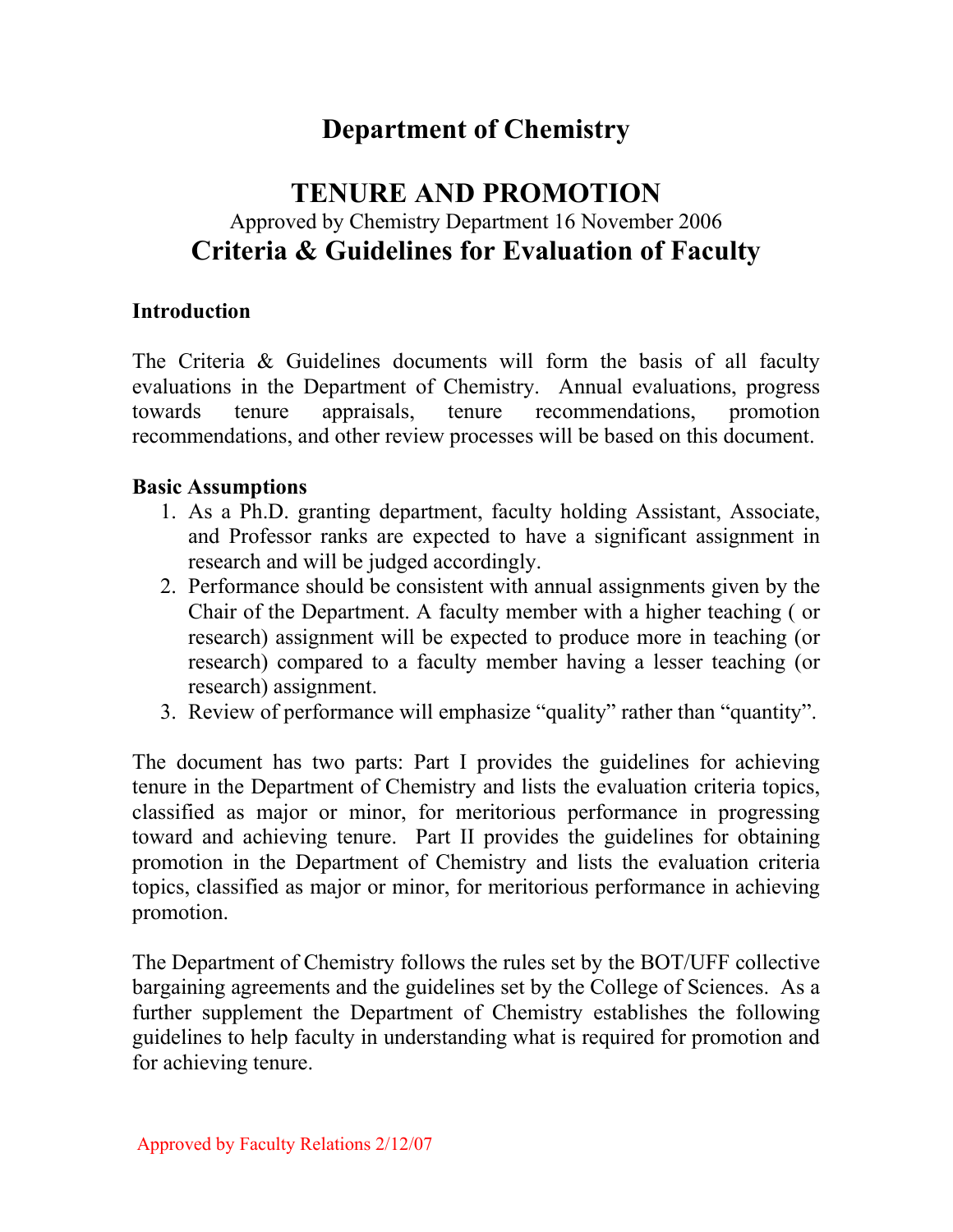# **Part I. TENURE**

# **A. TENURE GUIDELINES**

Tenure is awarded to a faculty member who has demonstrated, during the tenure-earning years, strong performance in teaching, research, and service. The teaching and research record must be such that the potential of continued professional growth is clearly demonstrated. In what follows, guidelines are provided for the benefit of tenure-earning faculty as they proceed towards tenure. Outside reviewers' comments serve as an important component of the tenure evaluation procedure. Outside reviewers will be selected according to the University guidelines. Annual progress towards tenure evaluations will be based upon these guidelines and the evaluation criteria specified in Part II of this document.

### **I. Teaching**

High quality teaching is expected of each faculty member. Thus, the granting of tenure presupposes that the faculty member has demonstrated his/her dedication and effectiveness as a teacher. A measure of teaching effectiveness may be demonstrated, but is not exclusively determined, by such mechanisms as evaluations provided by students and peers, accessibility outside of the classroom structure, and success of graduate and undergraduate students. Faculty members are expected to maintain high standards in the courses.

## **II. Research**

A record of significant scholarly achievement is essential for the earning of tenure. As a Ph.D.-granting department, the department's mission is to excel in research and scholarly activities that compare with those in other Ph.D.-granting universities. All tenure-earning and tenured members of the Chemistry faculty are expected to develop independent research programs of high quality. By the time the tenure decision is made for a faculty member hired as tenure-track assistant professor, the faculty member should have (though achieving the following does not guarantee tenure and promotion, they express expectations):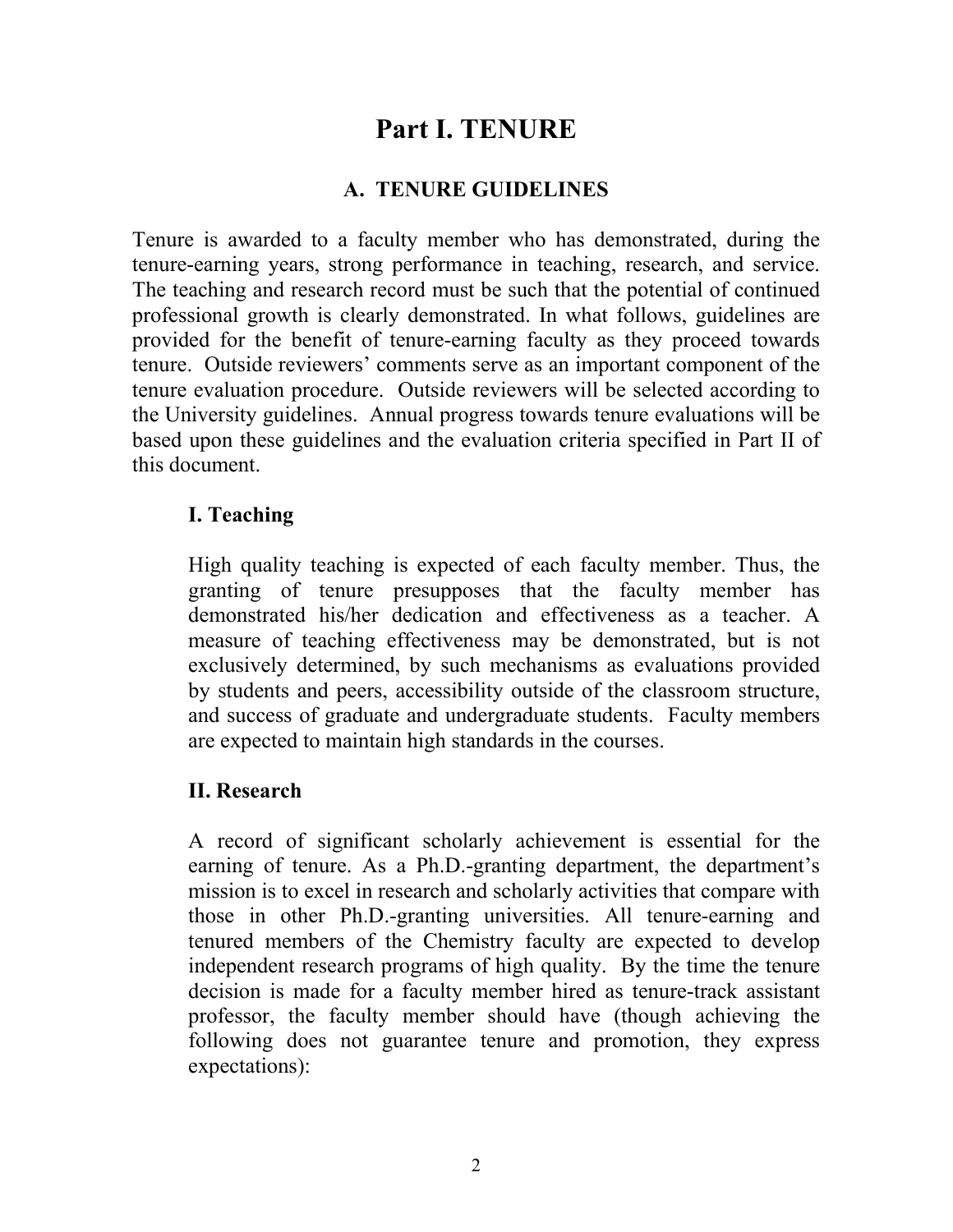(i) A minimum of five publications over five years in peer-reviewed national/international journals listed in the ISI Web of Science or PubMed as a tenure-earning faculty member at UCF. The publications should demonstrate that the faculty member has played a major role in the research and the research is developed beyond the post-doctoral stage.

(ii) Success in establishing a viable research program as demonstrated primarily by success in obtaining competitive, peerreviewed external research funding. The candidate must be the PI on at least one grant from agencies that competitively select funding recipients through a peer-review process (e.g. NSF, NIH, ACS-PRF, NIJ, EPA, DOD, Research Corporation, etc.).

(iii) Started guiding doctoral students.

## **III. Service**

All members of the faculty will routinely be assigned committee work in the department. Sometimes faculty members will also be asked to serve on College and University committees. It is expected that faculty seeking tenure will discharge these duties diligently. Professional service, such as refereeing of journal articles, reviewing proposals for funding agencies, and other professional service will be recognized, as will exceptional service to the department.

# **B. TENURE EVALUATION CRITERIA TOPICS**

#### **I. Teaching**

- A. Classroom Instruction --- MAJOR
	- a) Syllabi and course material
	- b) Student Evaluations along with grade distributions
	- c) Peer evaluation as per departmental guidelines
- B. Directing Graduate Students and Postdoctoral Associates

a) Advisor of Ph. D. students --- MAJOR

b) Advisor of M. S. students --- MAJOR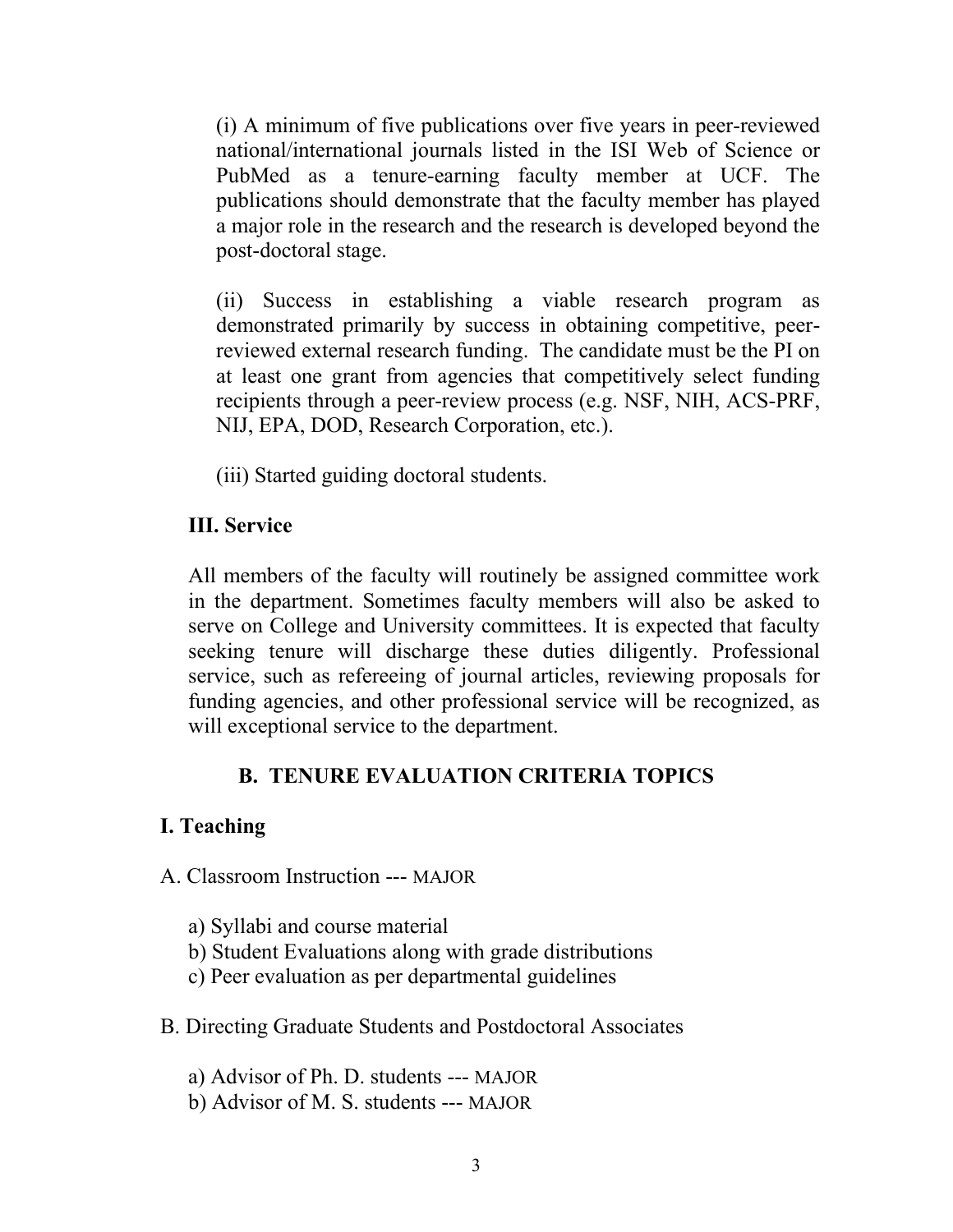c) Publications, awards, conference presentations of students under faculty supervision --- MAJOR

d) Graduate student independent study and postdoctoral associate supervision --- MINOR

- C. Directing Undergraduate Students
	- a) Undergraduate student research supervision --- MAJOR
	- b) Publications, awards, conference presentations of undergraduate students under faculty supervision --- MAJOR
	- c) Honors thesis supervision --- MINOR
- D. Curriculum & Course Development --- MINOR
	- a) Major course revisions including laboratory
	- b) Introduction of innovative new courses
	- c) Publication of pedagogic articles, textbooks, and laboratory manuals
	- d) Developing web-based courses and material
- E. Grants & Contracts Supporting Teaching
	- a) Successful proposals --- MAJOR
	- b) Proposal submissions --- MINOR
- F. Supplemental Instruction --- MINOR
	- a) Conducting help sessions for students
	- c) Teaching outside a structured course
	- d) Serving on thesis/dissertation committees
- G. Student Advising and Coordination and Other --- MINOR
	- a) Student advising
	- b) Coordination of multi-section classes and laboratories
	- c) Reviewer of articles and books, presentations in conferences, organization of conferences/workshops, participation in conferences/workshops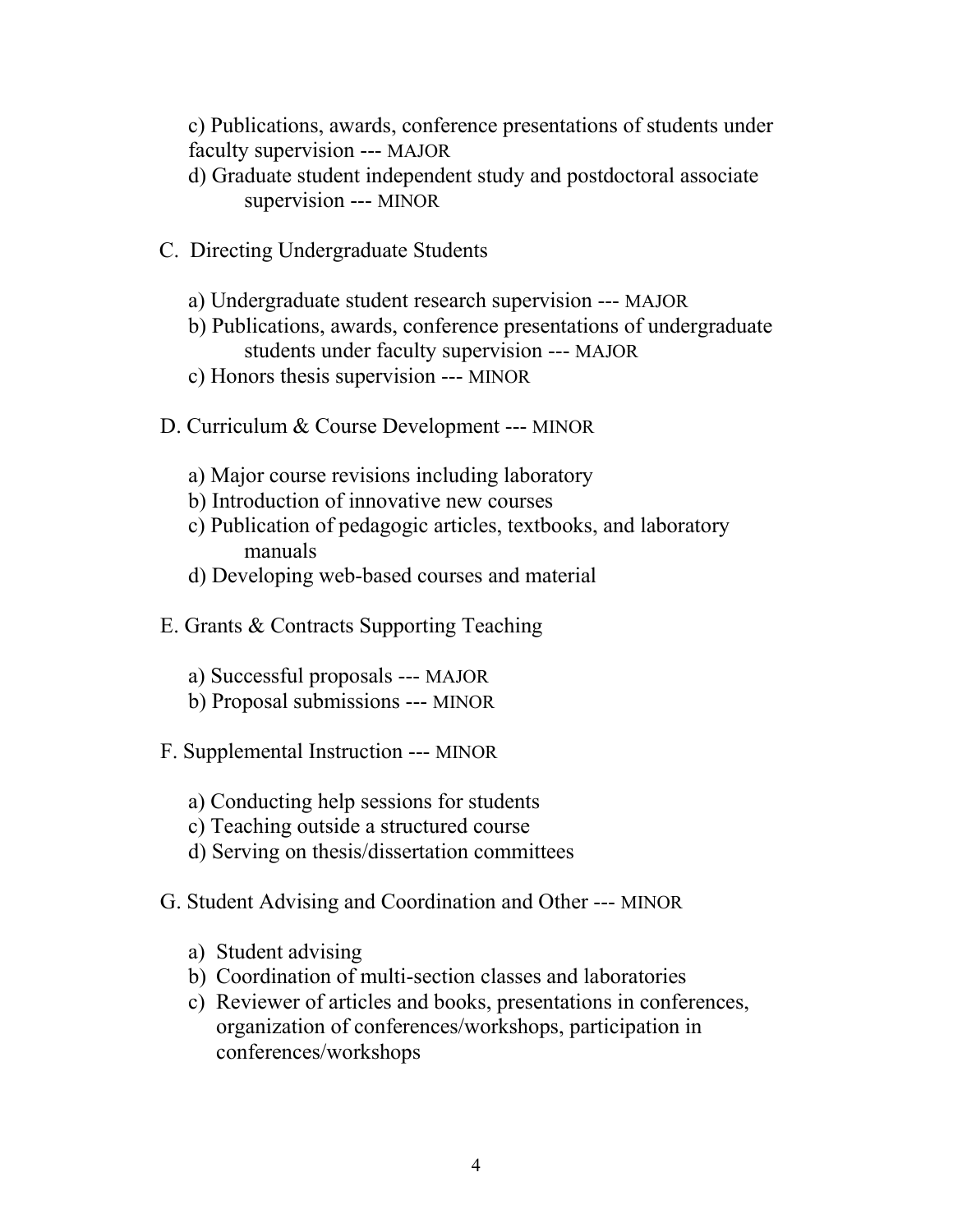- H. Seminar (Undergraduate and Graduate) Advising and Evaluation, and Undergraduate Research Report Supervision --- MAJOR
	- a) Technical advisor for student seminars
	- b) Attending and evaluating student seminars
	- c) Undergraduate research report supervision

# **II. Research**

- A. Scholarly Work
	- a) Acceptance of publications in journals listed in ISI Web of Science or PubMed --- MAJOR
	- b) Publishing scholarly books or chapters --- MAJOR
	- c) Other publications --- MINOR
	- d) Recognition of research by Citation Indices ---MAJOR
	- e) Submission of research articles to refereed journals --- MINOR
	- f) Presentations in national/international conferences/workshops --- MAJOR
	- g) Invited conference presentations --- MAJOR
	- h) Invited seminars at other research institutions --- MINOR
	- i) Award of patents --- MAJOR
	- j) Submission of patent filing --- MINOR
- B. Research Grants & Contracts
	- a) Award of grants or contracts as P.I. or co-P.I. --- MAJOR
	- b) Submission of proposals --- MINOR
	- c) Award of internal funds as P.I. or co-P.I. ---- MINOR
	- d) Participate in external grants & contracts as non-P.I. and non-co-P.I. --- MINOR

# **III. Service**

- A. Service to the department --- MAJOR
	- a) Leadership and contributions in departmental committees
	- b) Oversight of major departmental facilities
	- c) Other non-assigned activities such as recruitment, advising, and departmental governance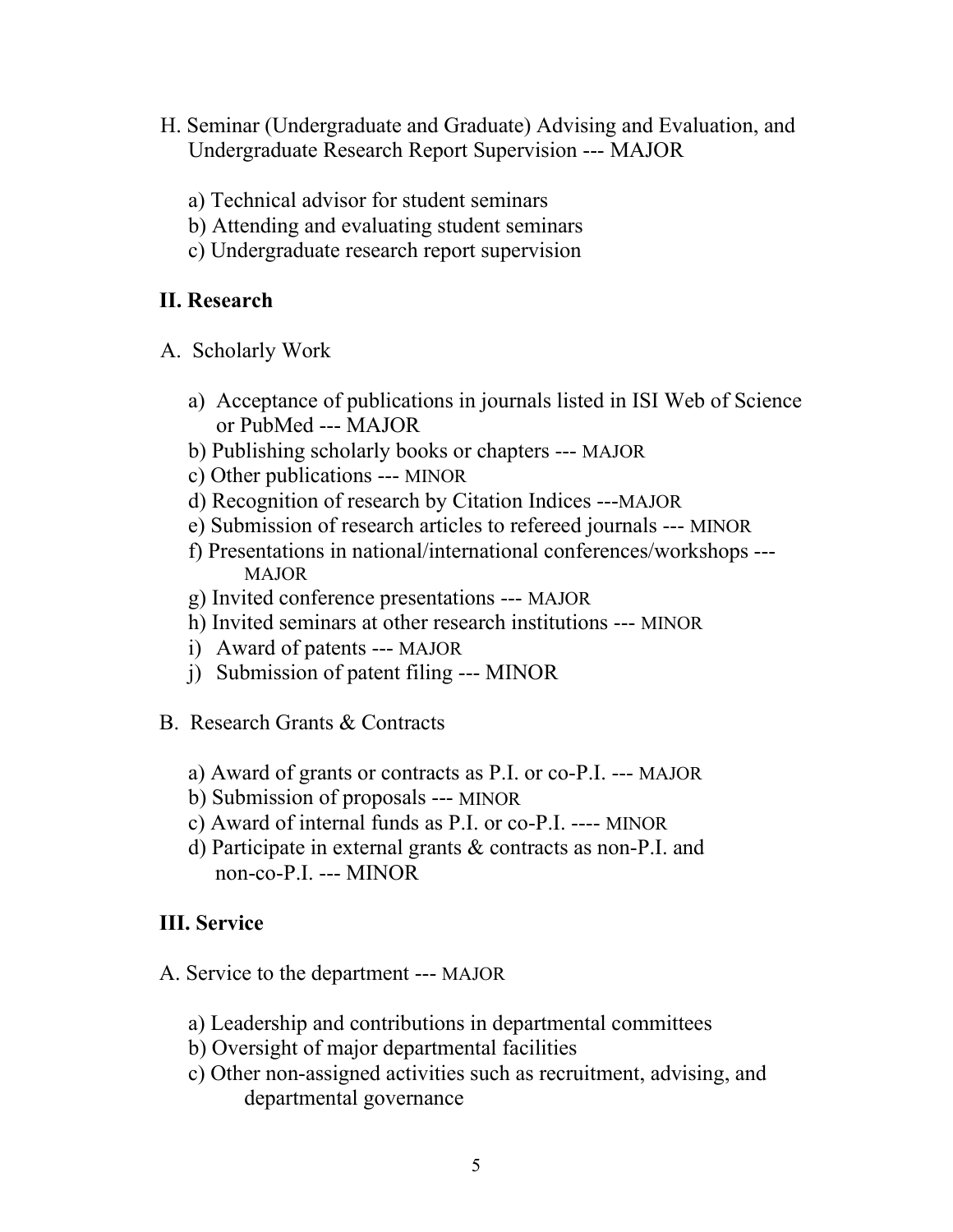- B. Service on College and University committees, involvement in interdisciplinary and interdepartmental activities --- MAJOR
- C. Service to the Profession---MAJOR

Examples --- Editor or reviewer for scholarly publications or conference proceedings; serving as officer or committee member for professional organizations; serving on review panels; chairing conference sessions; organizing conferences, workshops, and technical sessions.

- D. Service to elementary and secondary schools --- MINOR
- E. Service to the Central Florida community ---MINOR
- F. Service to industries --- MINOR

# **Part II. PROMOTION**

#### **A. PROMOTION GUIDELINES**

Departmental expectations for promotion are the demonstration of excellence in teaching, research, and service. Normally, promotion to the rank of Associate Professor will take place at the same time as the granting of tenure, using the guidelines in Part I. Promotion to the rank of Professor will be judged on performance since the time at which tenure and promotion to the rank of Associate Professor was achieved. In preparing the documentation, a faculty member will be asked to clearly indicate work done since the last promotion. Promotion to the rank of Professor requires the clear demonstration that a faculty member has obtained a measure of international peer recognition. Such recognition can be judged by the faculty being awarded continued, competitive external research grants, be called upon to be referee of journals and grant proposals for funding agencies, be invited to give